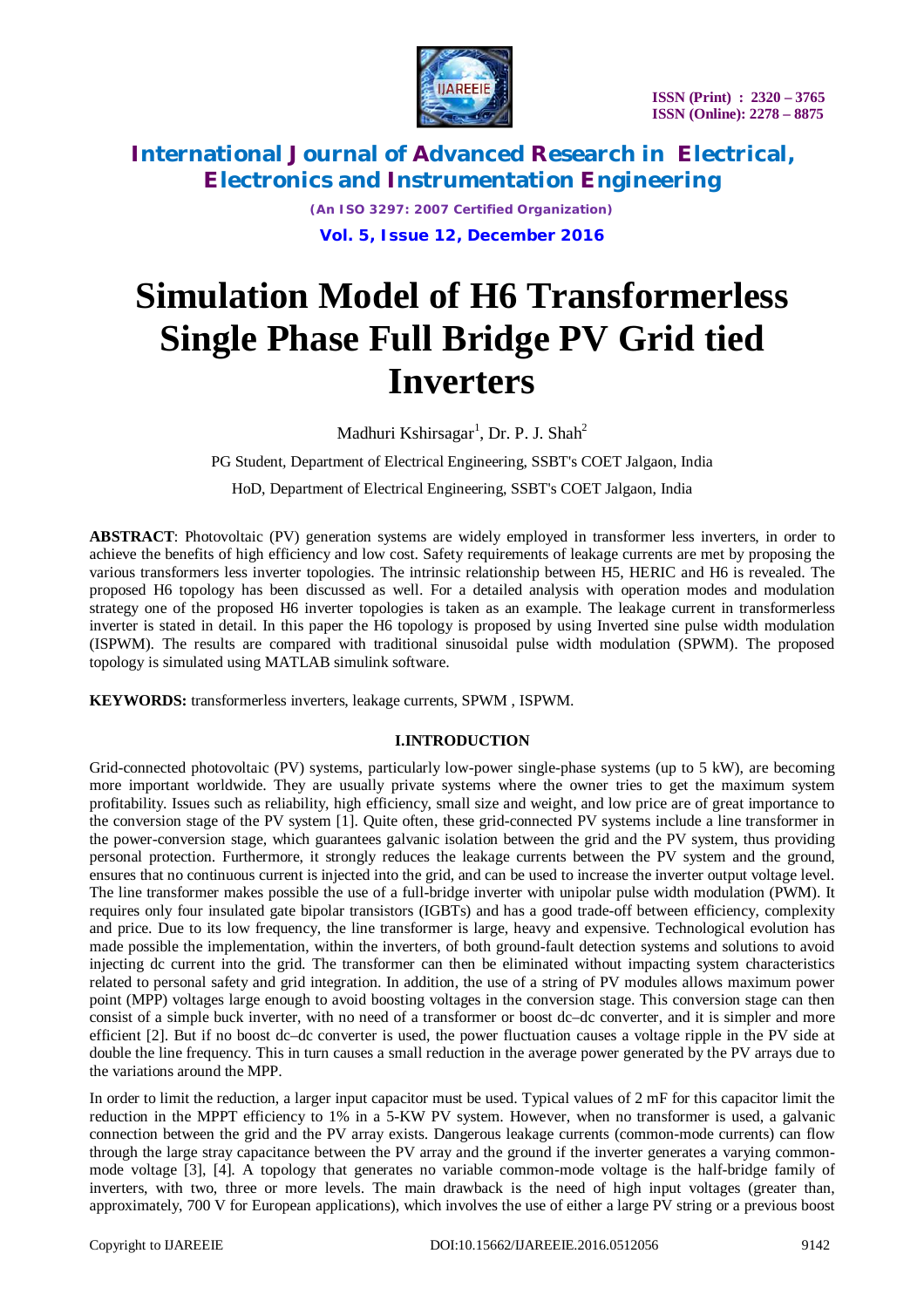

*(An ISO 3297: 2007 Certified Organization)*

### **Vol. 5, Issue 12, December 2016**

dc–dc stage. The full-bridge topology requires half of the input voltage demanded by the half-bridge topology, that is, around 350 V for European applications. In order to avoid a varying common-mode voltage, the full bridge has to be modulated with bipolar PWM, a modulation strategy that leads the converter to a low efficiency and a high current ripple [5]. In this paper, an improved grid-connected inverter topology for transformerless PV systems is presented, which can sustain the same low input voltage as the full-bridge inverter and guarantee not to generate the commonmode leakage current.



**Fig. 1. Leakage current path for transformerless PV inverters.**

The leakage currents lead to serious safety and radiated interference issues. Therefore, they must be limited within a reasonable range. As shown in Fig. 1, the leakage current iLeakage is flowing through the loop consisting of the parasitic capacitances (CPV1 and CPV2), bridge, filters (L1 and L2), utility grid, and ground impedance Zg. The leakage current path is equivalent to an LC resonant circuit in series with the CM voltage, and the CM voltage  $v_{cm}$  is defined as,

$$
V_{\rm cm} = \frac{V_{\rm AN} + V_{\rm BN}}{2} + \frac{V_{\rm AN} - V_{\rm BN}}{2} \frac{L_2 - L_1}{L_1 + L_2} \tag{1}
$$

where  $v_{AN}$  is the voltage difference between points A and N,  $v_{BN}$  is the voltage difference between points B and N. L1 and L2 are the output filter inductors.

In order to eliminate leakage currents, the CM voltage must be kept constant or only varied at low frequency, such as 50 Hz/60 Hz. The conventional solution employs the half-bridge inverter. The filter inductor L2 is zero in the half bridge inverters. Therefore, (1) is simplified as

$$
V_{\rm cm} = \frac{V_{\rm AN} + V_{\rm BN}}{2} \tag{2}
$$

Many solutions have been proposed to realize CM voltage constant in the full-bridge transformerless inverters [6], [7]. A traditional method is to apply the full-bridge inverter with the bipolar sinusoidal pulse width modulation (SPWM). The CM voltage of this inverter is kept constant during all operating modes. Thus, it features excellent leakage currents characteristic. However, the current ripples across the filter inductors and the switching losses are likely to be large. The full-bridge inverters with unipolar SPWM control are attractive due to the excellent differential-mode (DM) characteristics such as smaller inductor current ripple, and higher conversion efficiency. However, the CM voltage of conventional unipolar SPWM full bridge inverter varies at switching frequency, which leads to high leakage currents [8], [9]. Two solutions could be applied to solve this problem. One solution is to connect the PV negative terminal with the neutral line of the utility grid directly, such as the Karschny inverter derived from buck–boost converter, and the inverters derived from virtual dc-bus concept. The CM voltage is kept constant by these full-bridge topologies with unipolar modulation methods. Another solution is to disconnect the dc and ac sides of the full-bridge inverter in the freewheeling modes.

#### **II.TRANSFORMERESS INVERTER TOPOLOGIES**

Various topologies have been developed and researched based on this method for keeping the CM voltage constant, such as the H5 topology , the highly efficient and reliable inverter concept (HERIC) topology, the H6-type topology and the hybrid-bridge topology etc., are shown in fig. 2.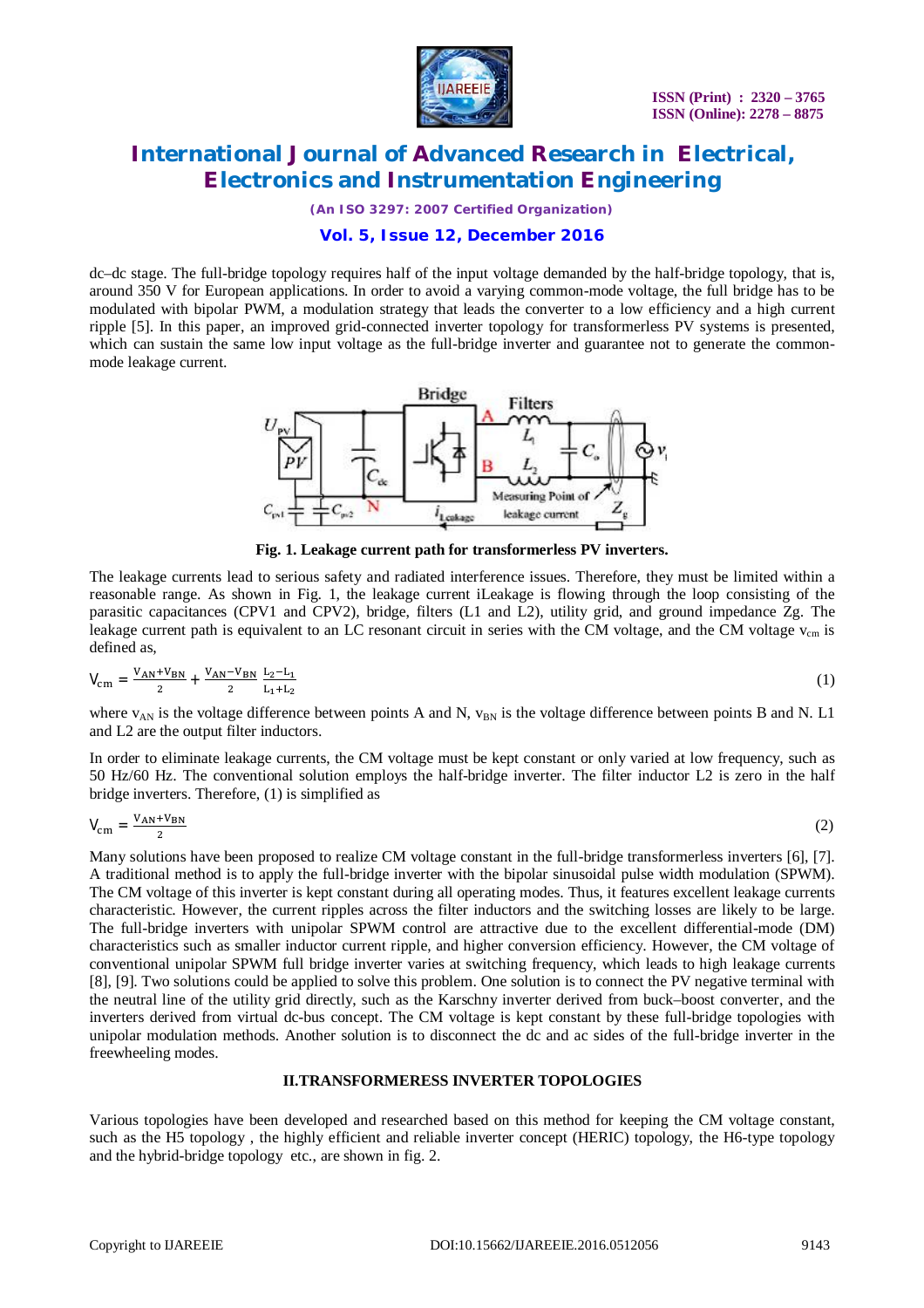

*(An ISO 3297: 2007 Certified Organization)*

**Vol. 5, Issue 12, December 2016**



**a) H5 topology**



**b) HERIC**







**d) Hybrid bridge topology Fig 2. Four typical topologies of transformerless full-bridge inverters.**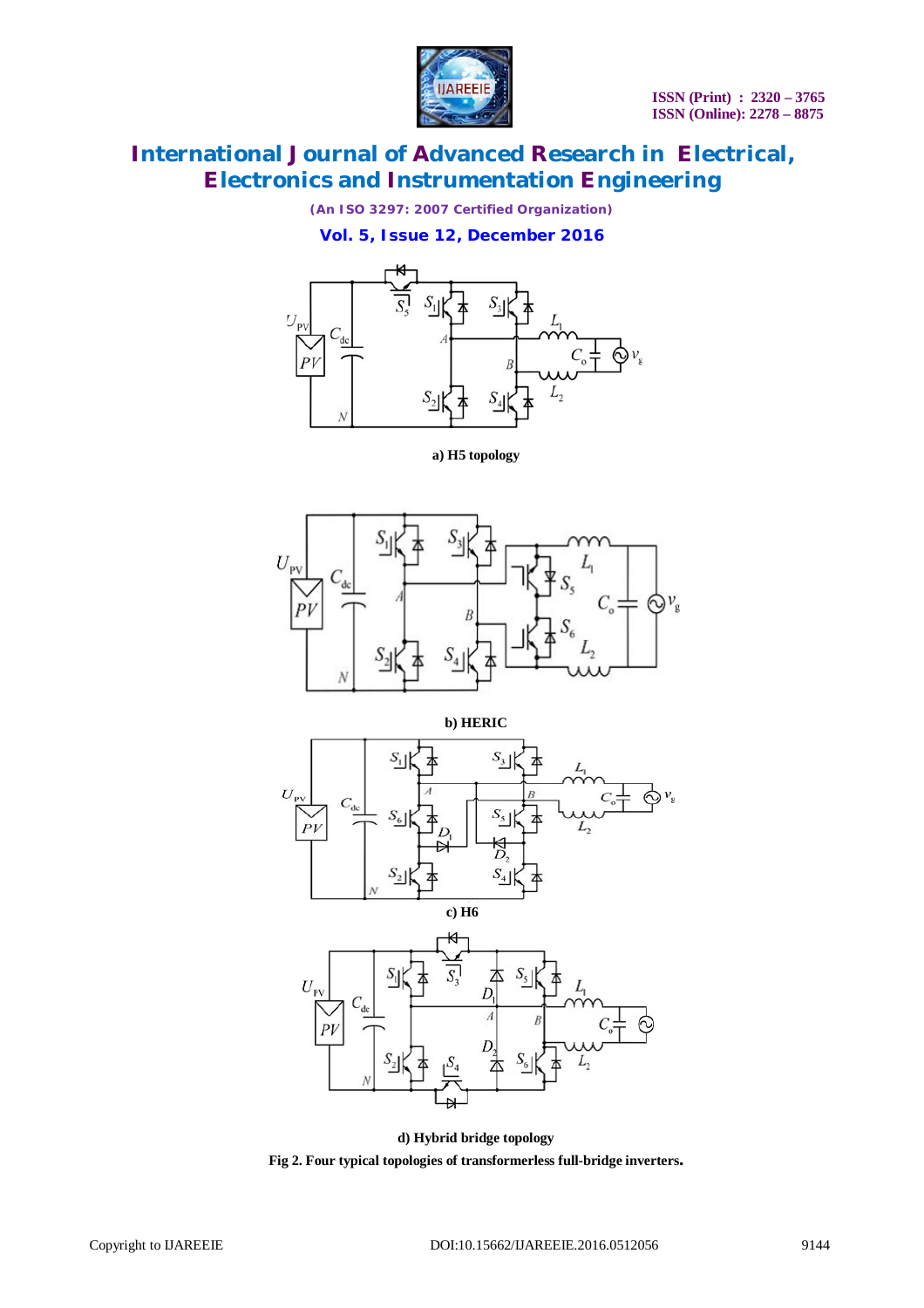

*(An ISO 3297: 2007 Certified Organization)*

### **Vol. 5, Issue 12, December 2016**

Fig. 2(a) shows the H5 topology. It employs an extra switch on the dc side of inverter. As a result, the PV array is disconnected from the utility grid when the inverter output voltage is at zero voltage level, and the leakage current path is cut off. The HERIC topology shown in fig. 2(b) employs two extra switches on the ac side of inverter, so the leakage current path is cut off as well. However, its power device cost is higher than that of the H5 topology. Fig. 2(c) and (d) shows the H6-type topology and the hybrid-bridge topology respectively. Comparing with a full-bridge inverter, two extra switches are employed in the dc sides of these two topologies. Furthermore, both the H5 topology and the HERIC topology have been compared in terms of efficiency and leakage currents characteristic. However, these topologies have never been analyzed form the point of view of topological relationships. In this paper, a family of novel H6 fullbridge topologies is proposed for the transformerless PV grid-tied inverters.

An extra switch is inserted to the H5 topology for forming a new current path and for the purpose of reducing conduction loss [10] - [12]. Therefore, in the active modes, the inductor current of the proposed H6 topology flows through two switches during one of the half-line periods and through three switches during another half-line period. The proposed H6 topology has achieved the minimum conduction loss, and also has featured with low leakage currents. On the other hand, the topological relationship between H5 topology and HERIC topology is revealed, and the methods for generating HERIC topology from H6-type topology and from hybrid-bridge topology are presented, respectively. The operation modes of the H6 topology are discussed in detail further.



**a)Active mode in the positive half period.**



**b) Freewheeling mode in the positive half period.**



**c) Active mode in the negative half period.**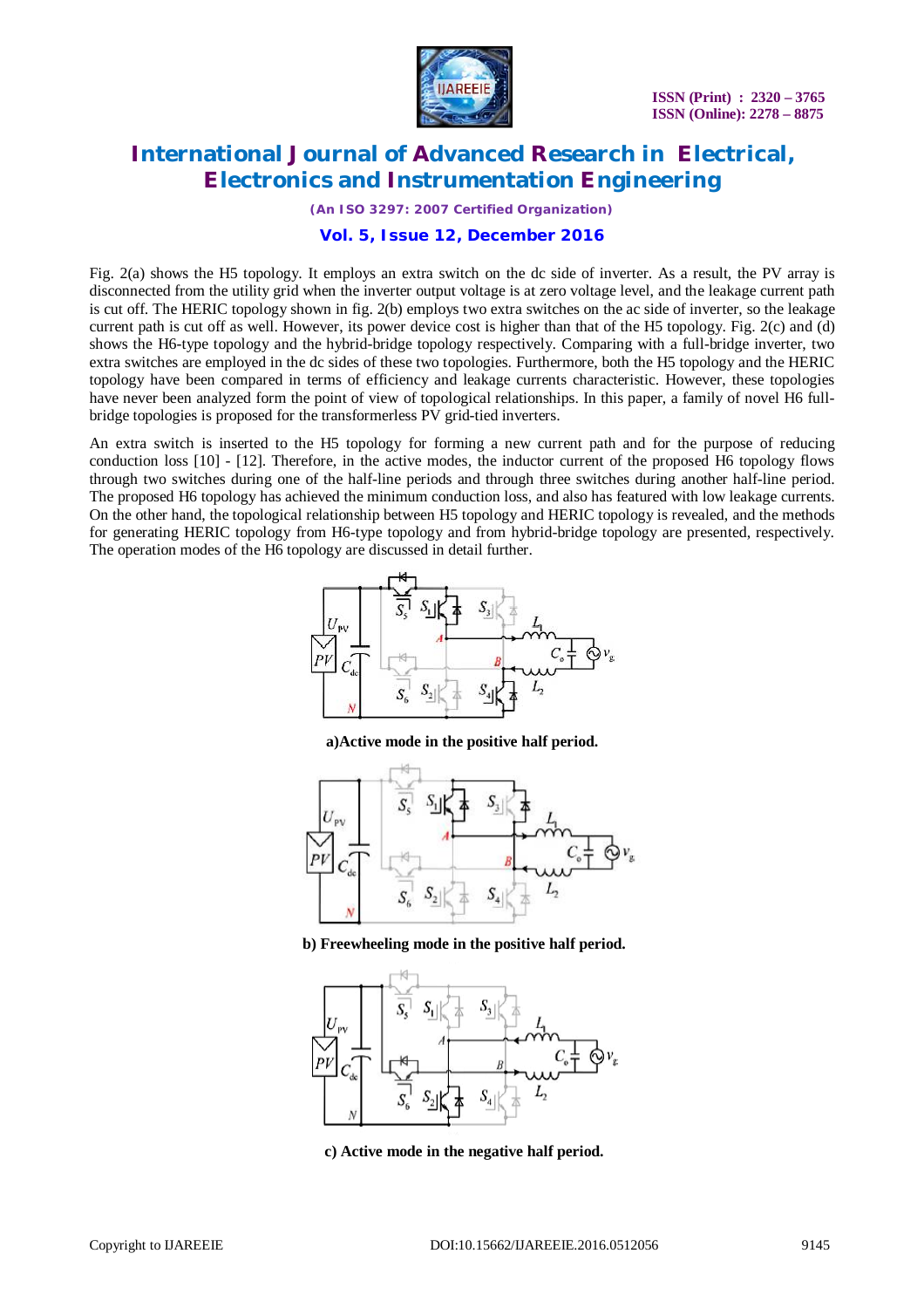

*(An ISO 3297: 2007 Certified Organization)*

**Vol. 5, Issue 12, December 2016**



**d) Freewheeling mode in the negative half period.**

#### **Fig.3 Equivalent circuits of operation modes of H6 Inverter.**

Mode I is the freewheeling mode in the negative half period, voltage of the topology,  $V_{AB} = V_{AN} - V_{BN}$ . The CM voltage  $V_{CM} = 0.5(V_{AN} + V_{BN})$ . Mode I is the active mode in the positive half period of the utility grid voltage, as shown in Fig.4 (a). S1, S4, and S5 are turned ON, and the other switches are turned OFF. The inductor current is flowing through S1, S4, and S5.  $V_{AN} = UPV$ ,  $V_{BN} = 0$ ; thus,  $V_{AB} = V_{PV}$ , and the CM voltage  $V_{CM} = (V_{AN} + V_{BN})/2 = 0.5V_{PV}$ .

Mode II is the freewheeling mode in the positive half period of the utility grid voltage, as shown in Fig.4 (b). S1 is turned ON; the other switches are turned OFF. The inductor current is flowing through S1 and the antiparalleled diode of S3.  $V_{AN} = V_{BN} \approx 0.5U_{PV}$ ; thus,  $v_{AB} = 0$ , and the CM voltage  $V_{CM} = (V_{AN} + V_{BN})/2 \approx 0.5U_{PV}$ .

Mode III is the active mode in the negative half period of the utility grid voltage, as shown in Fig.4 (c). S2, S3, and S6 are turned ON; the other switches are turned OFF. The inductor current is flowing through S2 and S6. Although S3 is turned ON, there is no current flowing through it, and the switch S3 has no conduction loss in this mode. Nevertheless, in the H5 topology, the inductor current flows through S2, S3, and S5. Therefore, the conduction loss of proposed topology is less than that of H5 topology. In this mode,  $V_{AN} = 0$ ,  $V_{BN} = U_{PV}$ ; thus,  $V_{AB} = -U_{PV}$ , and the CM voltage  $V_{CM} = (V_{AN} + V_{BN})/2 = 0.5U_{PV}$ .

Mode IV is the freewheeling mode in the negative half period of the utility grid voltage, as shown in Fig.4 (d). S3 is turned ON, and the other switches are turned OFF. The inductor current is flowing through S3 and the antiparalleled diode of S1.  $V_{AN} = V_{BN} \approx 0.5U_{PV}$ ; thus,  $V_{AB} = 0$ , and the CM voltage  $V_{CM} = (V_{AN} + V_{BN})/2 \approx 0.5U_{PV}$ . Based on the aforementioned analysis, the PV array can be disconnected from the utility grid when the output voltage of the proposed H6 inverter is at zero voltage level and the leakage current path is cut off. The CM voltage of the proposed topology in each operation mode is equals to  $0.5U_{PV}$ , and it results in low leakage current characteristic of the proposed H6 topologies [13].

#### **III. ISPWM TECHNIQUE**

The harmonics in the inverter can be eliminated using pulse width modulation (PWM) switching technique. In the conventional inverters the sinusoidal PWM is used in which sine wave is the modulating wave and triangular wave is the carrier wave. But it inhibits poor performance with regard to maximum attainable voltage and power.



**Fig. 4. Firing pulse generation in ISPWM**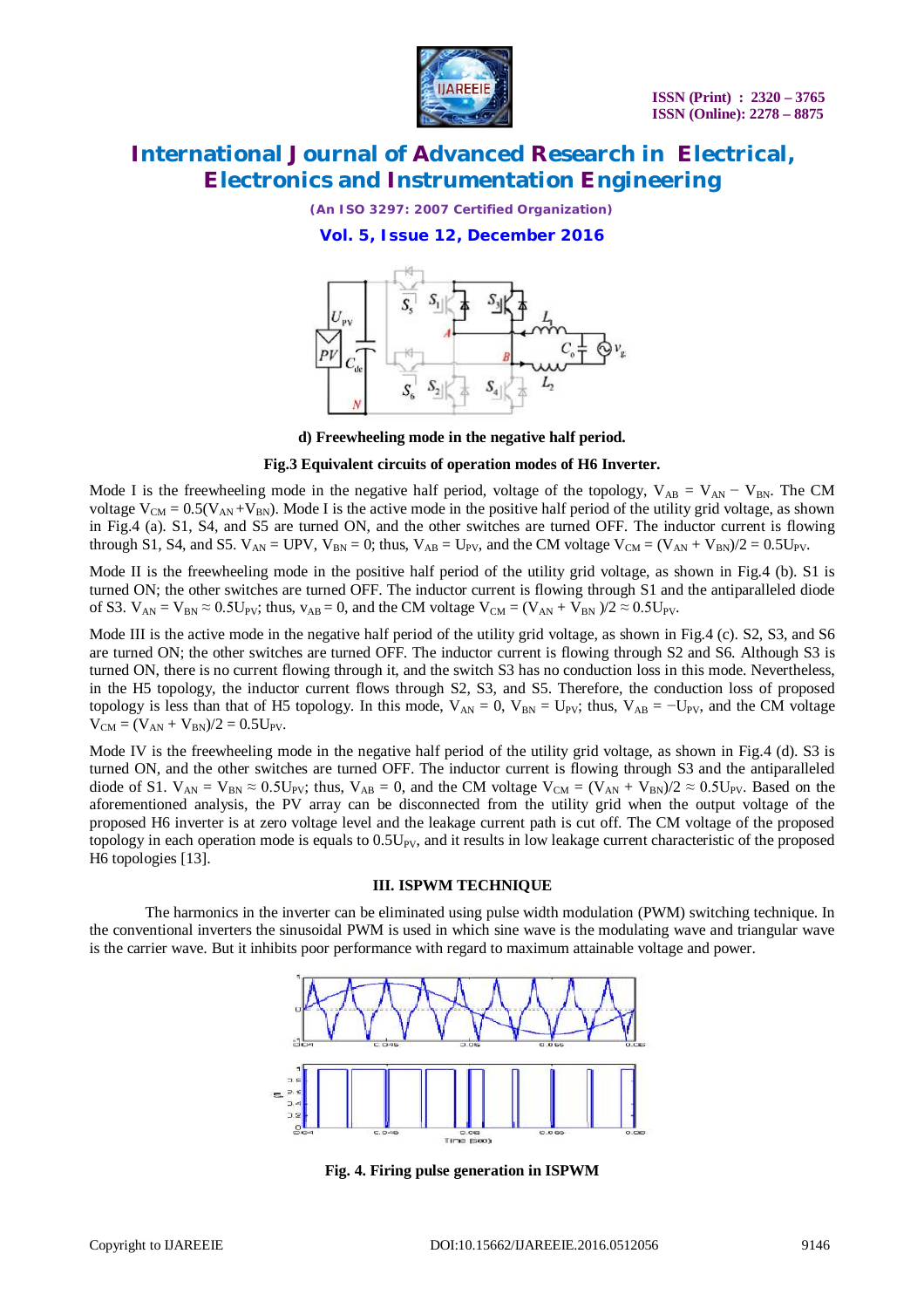

*(An ISO 3297: 2007 Certified Organization)*

### **Vol. 5, Issue 12, December 2016**

Thus the modulation strategy employed in the inverter is the ISPWM. In this technique, inverse sine wave is used as carrier wave. The ISPWM technique has better spectral quality and higher fundamental component compared conventional sinusoidal PWM. Also there is reduction in total harmonic distortion (THD) [14]. The pulses are generated when amplitude of the reference sine wave is greater than that of inverted sine carrier .The total harmonic distortion for different values of switching frequencies is obtained and is found to be lesser than the conventional methods. By employing the ISPWM, it has been proved that the fundamental voltage is improved throughout the working range and is greater than the voltage obtained using conventional methods.

### **IV. SIMULATION AND RESULTS**

The simulation of H6 inverter is carried out with ISPWM technique, which is as shown in figure below. The figure consist of the H6 inverter along with the ISPWM generation scheme and the output are shown with the help of scopes separately**.**



**Fig. 5. Simulation of H6 inverter with ISPWM Technique**

The harmonics in the output voltage of converters can be reduced using Pulse-Width Modulation (PWM) switching techniques. PWM methods reduce the harmonics by shifting frequency spectrum to the vicinity of high frequency band of carrier signal. In the case of sinusoidal PWM (SPWM) scheme, the control signal is generated by comparing a sinusoidal reference signal and a triangular carrier.



**Fig. 6: Simulink Model for ISPWM technique**

The SPWM technique, however, inhibits poor performance with regard to maximum attainable voltage and power. A novel PWM technique called Inverted-Sine PWM (ISPWM) for harmonic reduction of the output voltage of ac-dc converters is presented. In addition, the control scheme based on ISPWM can maximize the output voltage for each modulation index.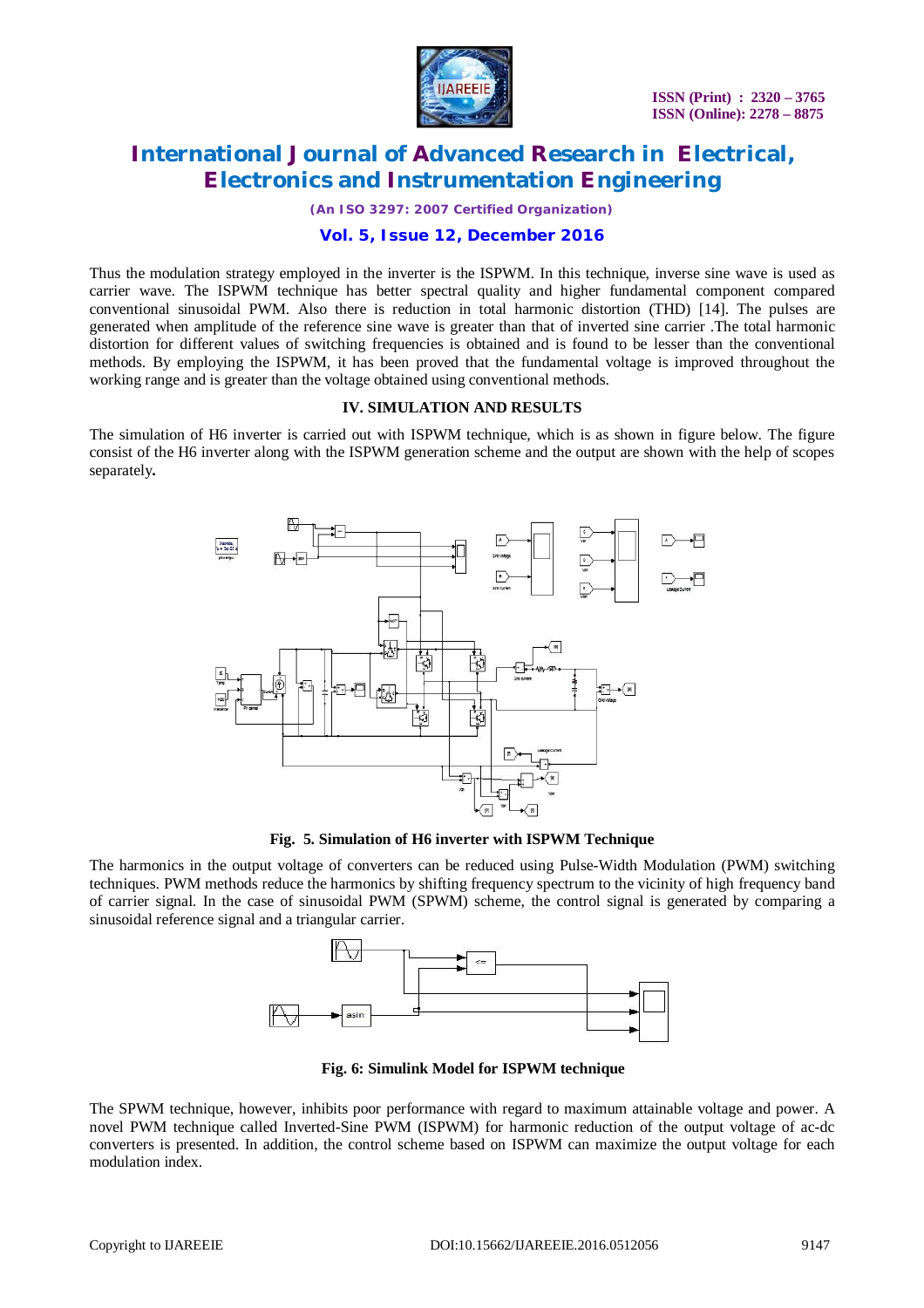

*(An ISO 3297: 2007 Certified Organization)*

### **Vol. 5, Issue 12, December 2016**



The above figures show that the output obtained is purely sinusoidal. The voltage amplitude is 230 V.





The amplitude of the current is nearly 10 A and also the waveform is sinusoidal. The results of the ISPWM technique when compared with the conventional SPWM, we can see that the ripples in the output are reduced to a great amount in the transformerless inverter.



**Fig. 10: Leakage current using ISPWM**

Leakage current is the current that flows through the protective ground conductor to ground. In the absence of a grounding connection, it is the current that could flow from any conductive part or the surface of non-conductive parts to ground if a conductive path was available (such as a human body). There are always extraneous currents flowing in the safety ground conductor. In the transformerless inverter the leakage current flows between the PV system and the ground. It could pose a shock hazard to someone touching the ungrounded equipment and ground at the same time.



**Fig 11: THD of ISPWM**